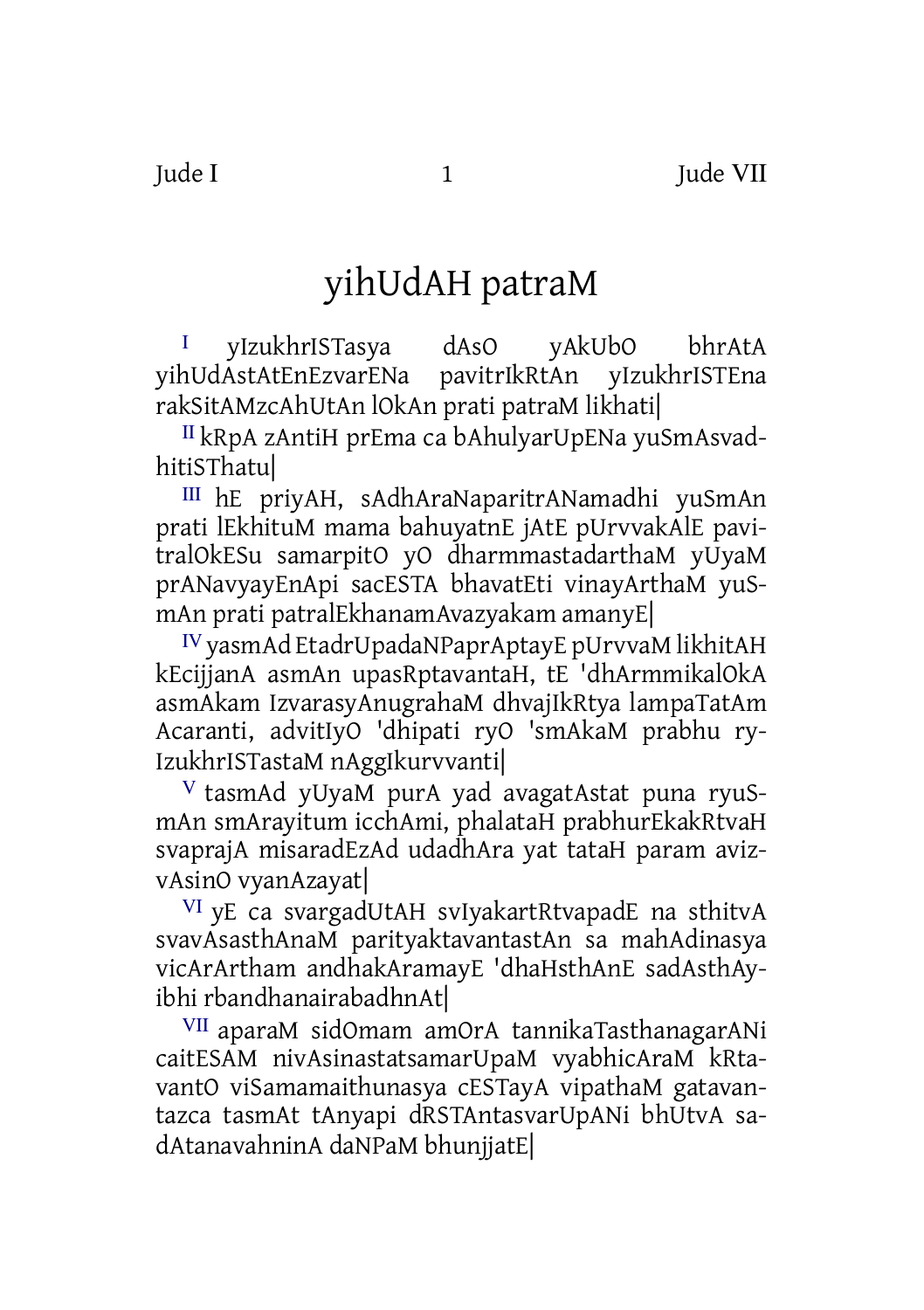Iude VIII 2 Jude XVI

<sup>VIII</sup> tathaivEmE svapnAcAriNO'pi svazarIrANi<br>lagkayanti rAjAdhInatAM na svIkurvvantyuccakalagkayanti rAjAdhInatAM na padasthAn nindanti ca|

<sup>Ⅸ</sup> kintu pradhAnadivyadUtO mIkhAyElO yadA mUsasO dEhE zayatAnEna vivadamAnaH samabhASata tadA tisman nindArUpaM daNPaM samarpayituM sAhasaM na kRtvAkathayat prabhustvAM bhartsayatAM|

<sup>Ⅹ</sup> kintvimE yanna budhyantE tannindanti yacca nirbbOdhapazava ivEndriyairavagacchanti tEna nazyanti|

<sup>Ⅺ</sup> tAn dhik, tE kAbilO mArgE caranti pAritOSikasyAzAtO biliyamO bhrAntimanudhAvanti kOrahasya durmmukhatvEna vinazyanti ca|

<sup>Ⅻ</sup> yuSmAkaM prEmabhOjyESu tE vighnajanakA bhavanti, Atmambharayazca bhUtvA nirlajjayA yuSmAbhiH sArddhaM bhunjjatE| tE vAyubhizcAlitA nistOyamEghA hEmantakAlikA niSphalA dvi rmRtA unmUlitA vRkSAH,

ⅩⅢ svakIyalajjAphENOdvamakAH pracaNPAH sAmudrataraggAH sadAkAlaM yAvat ghOratimirabhAgIni bhramaNakArINi nakSatrANi ca bhavanti|

ⅩⅣ AdamataH saptamaH puruSO yO hanOkaH sa tAnuddizya bhaviSyadvAkyamidaM kathitavAn, yathA, pazya svakIyapuNyAnAm ayutai rvESTitaH prabhuH|

ⅩⅤ sarvvAn prati vicArAjnjAsAdhanAyAgamiSyati| tadA cAdhArmmikAH sarvvE jAtA yairaparAdhinaH| vidharmmakarmmaNAM tESAM sarvvESAmEva kAraNAt| tathA tadvaiparItyEnApyadharmmAcAripApinAM| uktakaThOravAkyAnAM sarvvESAmapi kAraNAt| paramEzEna dOSitvaM tESAM prakAzayiSyatE||

ⅩⅥ tE vAkkalahakAriNaH svabhAgyanindakAH svEcchAcAriNO darpavAdimukhaviziSTA lAbhArthaM manuSyastAvakAzca santi|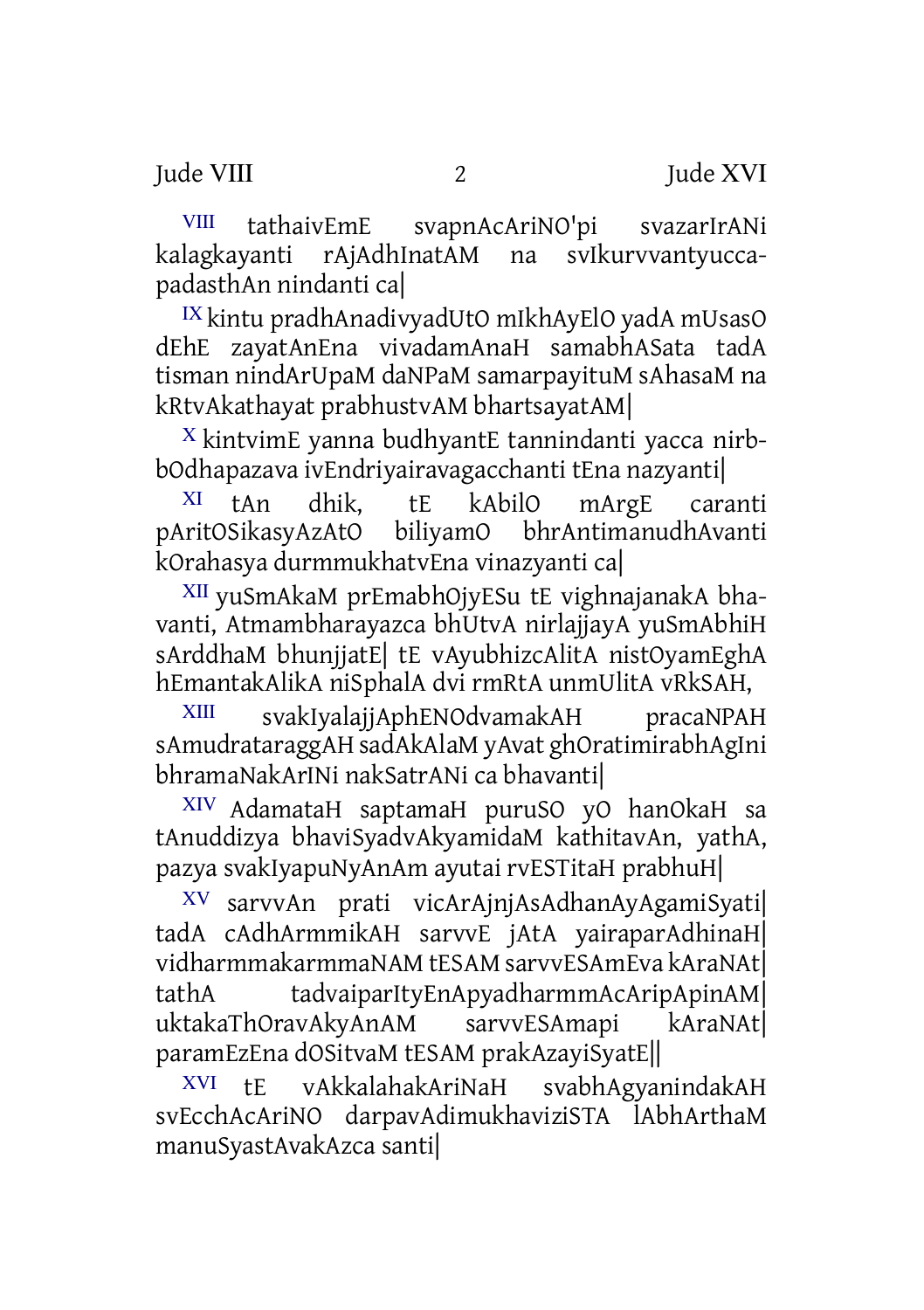ⅩⅦ kintu hE priyatamAH, asmAkaM prabhO ry-IzukhrISTasya prEritai ryad vAkyaM pUrvvaM yuSmabhyaM kathitaM tat smarata,

ⅩⅧ phalataH zESasamayE svEcchAtO 'dharmmAcAriNO nindakA upasthAsyantIti|

ⅩⅨ EtE lOkAH svAn pRthak kurvvantaH sAMsArikA AtmahInAzca santi|

ⅩⅩ kintu hE priyatamAH, yUyaM svESAm atipavitravizvAsE nicIyamAnAH pavitrENAtmanA prArthanAM kurvvanta

ⅩⅪ Izvarasya prEmnA svAn rakSata, anantajIvanAya cAsmAkaM prabhO ryIzukhrISTasya kRpAM pratIkSadhvaM|

ⅩⅫaparaM yUyaM vivicya kAMzcid anukampadhvaM

ⅩⅩⅢ kAMzcid agnita uddhRtya bhayaM pradarzya rak-Sata, zArIrikabhAvEna kalagkitaM vastramapi RtIyadhvaM|

XXIV aparanjca yuSmAn skhalanAd rakSitum ullAsEna<br>IvatEiasaH sAkSAt nirddOSAn sthAnavitunica svIyatEjasaH sAkSAt nirddOSAn sthApayitunjca samarthO

ⅩⅩⅤ yO 'smAkam advitIyastrANakarttA sarvvajnja Izvarastasya gauravaM mahimA parAkramaH kartRtvanjcEdAnIm anantakAlaM yAvad bhUyAt| AmEn|